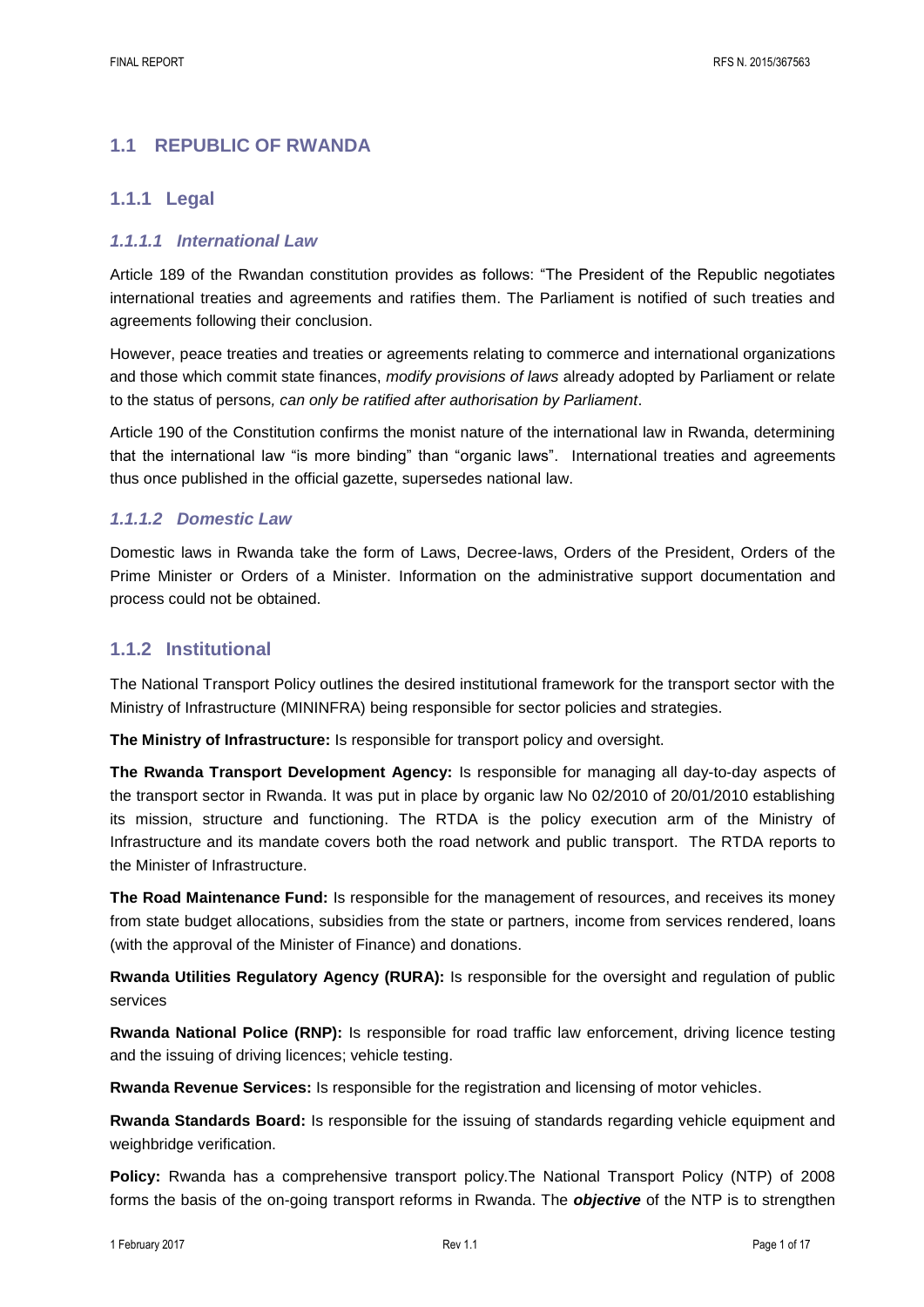institutional and legal frameworks to support the development of a sustainable transportation sector. The transport policy is also meant to consolidate the achievements of the National Investment Strategy (NIS) adopted in 2002.

The *vision* of the NTP is provide modern infrastructure and cost-effective and quality services which are safe and environment-friendly to support the economic growth of the country, the mobility of the population and to serve as a pivot for exchange of goods and services at national and regional level.

The *mission* of the NTP is to reduce constraints to transport in order to promote sustainable economic growth and contribute to poverty reduction.

The *strategies* for implementation of the NTP include:

- **E** encouraging the private sector to play a greater role in the development of infrastructure and provision of transport services;
- $\blacksquare$  supporting the provincial and district administrations in the implementation of the decentralisation policy;
- $\blacksquare$  supporting the local communities in the maintenance of rural access transport infrastructure;
- developing the sector to benefit from and contribute to the regional integration initiatives; and
- **developing institutional and human resource capacities for a vibrant transport sector in future.**

The policy outlines the desired institutional framework for the transport sector with the Ministry of Infrastructure (MININFRA) being responsible for sector policies and strategies.

The *implementation* of programmes for the entire transport sector is assigned to the Rwanda Transport Development Agency.

The policy also recommends establishment of semi-autonomous agencies responsible for transport services, sector regulations and maintenance of the national road network.

The NTP recognises the importance of human resource capacity and provides for the establishment of a capacity building programme to equip the sector with qualitative and quantitative human resources.

The policy also allows for coordination and consultation with development partners during planning and preparation of sector policies, strategies and programmes to enable development partners to align their support with the sector priorities.

## **1.1.3 Vehicle Load Management**

Rwanda completed a study for the operationalization of axle load control and weighbridges. As Rwanda is a member country of the EAC, the EAC Vehicle Load Control Act, 2013, must be implemented in Rwanda.

Rwanda is in the process of domesticating the EAC Vehicle Load Control Act, 2013.

## *1.1.3.1 Policy Reforms*

The policy reforms required by the Tripartite are included in the EAC Vehicle Load Control Act and will thus be implemented together with that Act.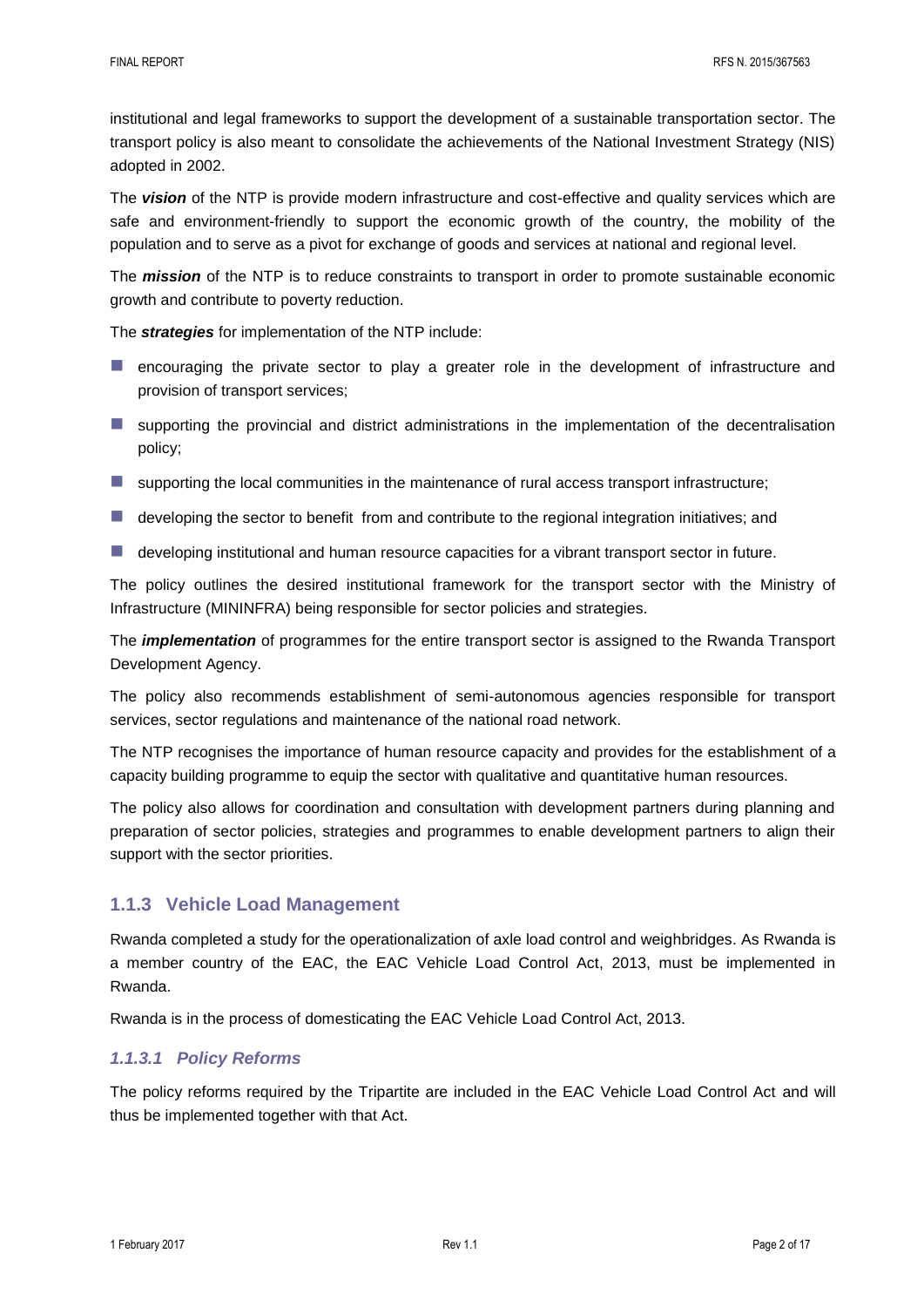## *1.1.3.2 Harmonisation*

- **Legal load limits:** The axle load limits are in line with the Tripartite. However, the EAC Vehicle Load Control Act, 2013, allows for super single tyres. It also limits tyre sizes and apparently allows for different vehicle configurations, which, when loaded to the maximum permissible axle load, will exceed the maximum permissible GVM of 56 tonne.
- **Legal definitions in relation to vehicles and vehicle load management**: Harmonised with the legal definitions of the Tripartite.
- **Penalties and demerit points:** The penalties and demerit points of the EAC Vehicle Load Control Act, 2013 have not yet been implemented. Draft Regulations have been circulated, which are not in line with those agreed by the Tripartite.

## *1.1.3.3 Regional VLM Requirements*

The establishment of the Vehicle Load Management Working group at the Tripartite level is a function of the Tripartite, as well as the regional network of weighing stations, the regional performance audits, the regional weighbridge operations and procedures manual and the exchange of information. As these are functions of the Tripartite which need to be initiated by the Tripartite, Rwanda's function in this regard is to ensure its participation in the regional programme

#### *1.1.3.4 Weighbridge Certification, Verification and Maintenance*

The EAC Vehicle Load Control Act requires weighbridge approval, certification, verification and calibration (section 11). No standard that is similar to OIML 76-1: "Non-automatic weighing instruments Part 1: Metrological and technical requirements – Tests" was found for Rwanda.

#### *1.1.3.5 Performance based system*

There is no Road Traffic Management Systems in Rwanda yet.

#### *1.1.3.6 Liability for overload offences*

The EAC Vehicle Load Control Act, 2013, holds the driver or the operator responsible for the overload offence.

## *1.1.3.7 Reciprocal Recognition*

In the domestication of the EAC Vehicle Load Control Act, 2013, Rwanda will have to, include a section on reciprocal recognition. This is not necessary in relation to countries within the EAC as the Vehicle Load Control Act applies only to the regional roads within the EAC. However, reciprocity needs to be included in respect of other Tripartite countries.

#### *1.1.3.8 Tolerance*

The EAC Vehicle Load Control Act allows a tolerance of 5% on axles but is silent on tolerance in relation to GVM.

#### *1.1.3.9 Training*

Since it is one of Rwanda's transport strategies to develop human resource capacities for a vibrant transport sector, it is assumed that training of officers will commence together with the implementation of the Rwanda overload control programme.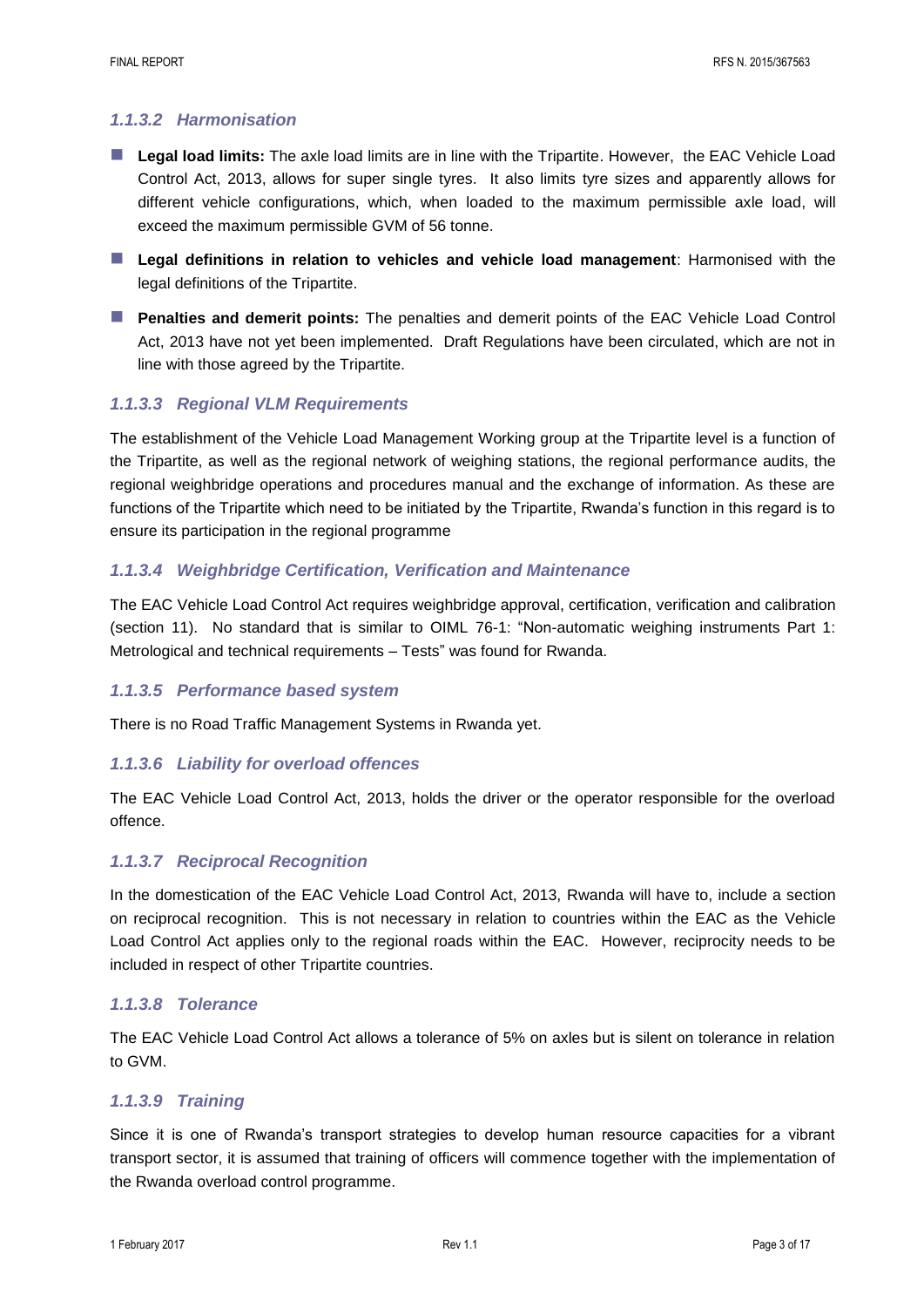## *1.1.3.10 Transitional provisions of the VLM MOU*

The VLM MOU has not yet been signed, but Rwanda can embark on the process of harmonising its domestic legislation in accordance with the VLM MOU, especially as it has recently commenced with the implementation of its overload control programme.

#### *1.1.3.11 Implementation Framework*

Rwanda should compile an implementation framework for the implementation of the VLM MOU.

## **1.1.4 Baseline requirements for Vehicle Standards**

#### *1.1.4.1 Equipment on Vehicles*

The Tripartie standard on vehicle testing had been adopted by Rwanda. However, standards on equipment on vehicles such as the SADCstans "Braking for motor and towed vehicles, designed for low speed or for use off public roads", Part 1: "Tractors" and Part 2: "Trailers", and "Lights and light signalling devices installed on motor vehicles and trailers" and "Lights for motor vehicles" Part 2 "Head lights" and others, have not been adopted by Rwanda.

## *1.1.4.2 Vehicle Dimensions and Regulations*

#### **Maximum Length:**

**18m This will change as soon as the EAC Vehicle Load Control Act is domesticated and** implemented.

#### **Maximum width of vehicles**

 $\Box$  2.65

#### **Maximum Height of vehicles:**

 $\blacksquare$  4,2m

**Specific provisions relating to a combination of vehicles consisting of a Truck tractor and a trailer:**

 $\blacksquare$  17.4m

## *1.1.4.3 Loads on vehicles*

#### **Maximum Gross Weight**

The following provision is the only current provision found relating to overload control in Rwanda:

- **T** "The maximum weight of a vehicle and the maximum load transmitted to the ground by each of its axles cannot exceed the weight for which the vehicle and its axles have been approved."
- **The Presidential Decree No 85/01 Regulating General Traffic Police and Road Traffic also** determines load limits in relation to specific types of roads.

The above legislation is not sufficient to support successful vehicle load management. This may be rectified when the EAC Vehicle Load Control Act is domesticated and implemented.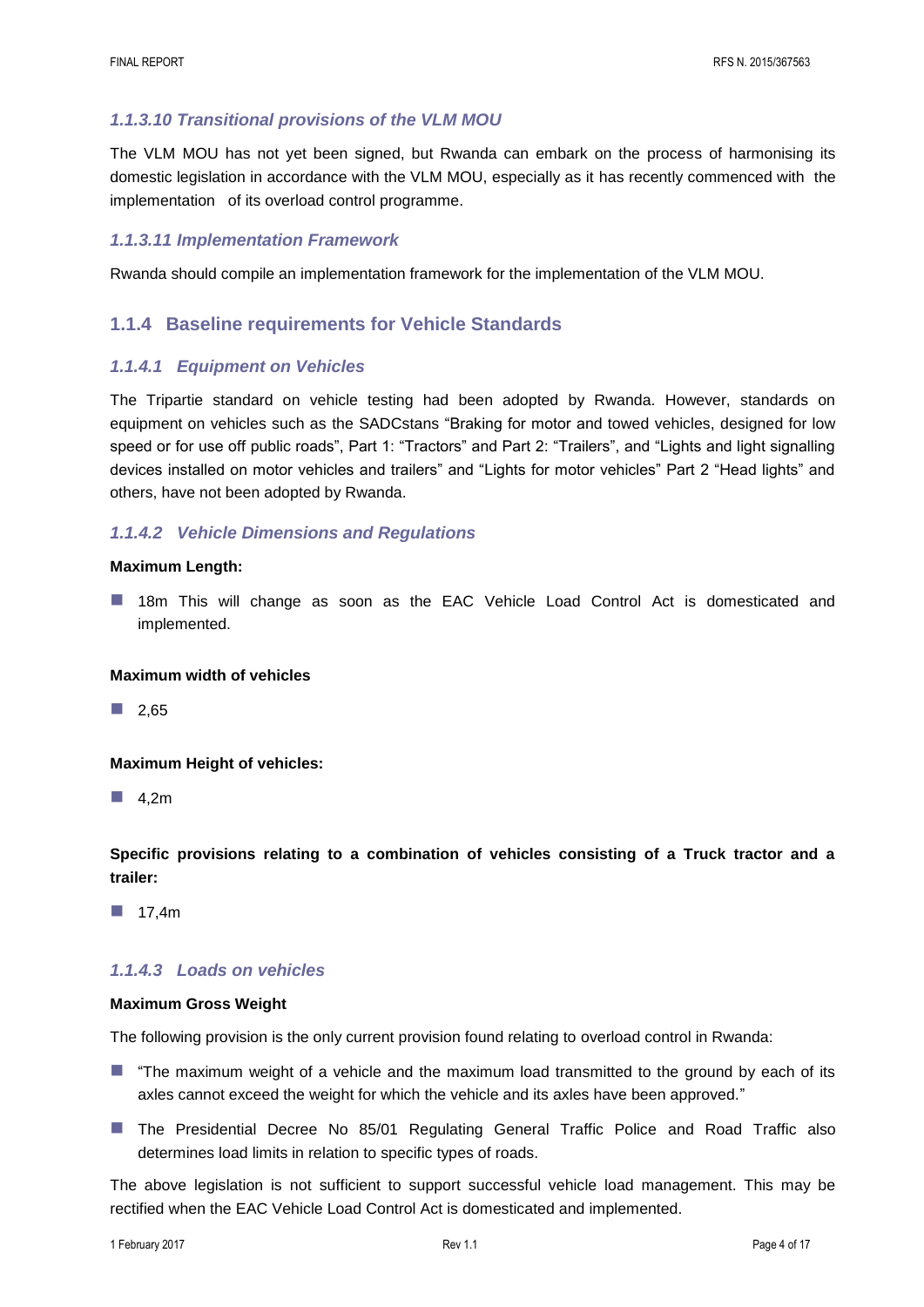## *1.1.4.4 Transport of Dangerous Goods*

Rwanda adopted all the standards related to the transport of dangerous goods which were agreed on by the Tripartite. These standards have however not been incorporated into the legislation and so made compulsory.

## *1.1.4.5 Testing of Vehicles for Roadworthiness*

The Rwanda National Police (RNP) is responsible for motor vehicle fitness inspection and the issuance of roadworthy certificates. Private vehicle testing stations are not allowed.

Vehicle inspections are performed in accordance with the Rwanda Standard RS 145-1, "Testing of Motor Vehicles". Commercial vehicles are required to undergo roadworthiness testing every six months. All other vehicles are required to be subjected to a road worthiness test once a year.. New vehicles are required to be subjected to its first roadworthy test only 18 months after the date of first registration.

A vehicle owner must submit the following when applying for a roadworthiness test:

- Proof of insurance,
- $\blacksquare$  The vehicle log book,
- The identification card of the owner,
- The driving licence of the owner, and
- Proof of payment (bank receipt) of the testing fee.

If a vehicle fails the roadworthiness test the owner is allowed 14 days to repair any defects or faults for a final inspection.

If the vehicle passes the test, a roadworthy certificate is issued and a secure sticker is attached to the vehicle's number plates for the purpose of law enforcement. The security and integrity of the roadworthy certificates and stickers are a high priority for the Police.

The RNP is in the process of developing software to computerize the operations of the Motor Vehicle Inspection Centre. The automation of the vehicle testing application process will include online payment for services, e-booking as well as electronic archiving, among others. At Remera, a vehicle queue management system is already in use. It makes use of a sequential numbering process that is supported by video streaming of the test lanes to the control room and the public waiting rooms.

The vehicle inspection equipment is connected to a server room where vehicle inspection logs are automatically registered, and inspection reports that are automatically processed.

#### *1.1.4.6 Evaluation of Vehicle Test Stations*

In 2008, the Rwanda National Police established a Motor Vehicle Inspection Centre (MIC) at Remera. The MIC performs inspections for both commercial and private vehicles. Initially two inspection lanes were built but another lane was added increasing the inspection capacity of the MIC to 150 vehicles

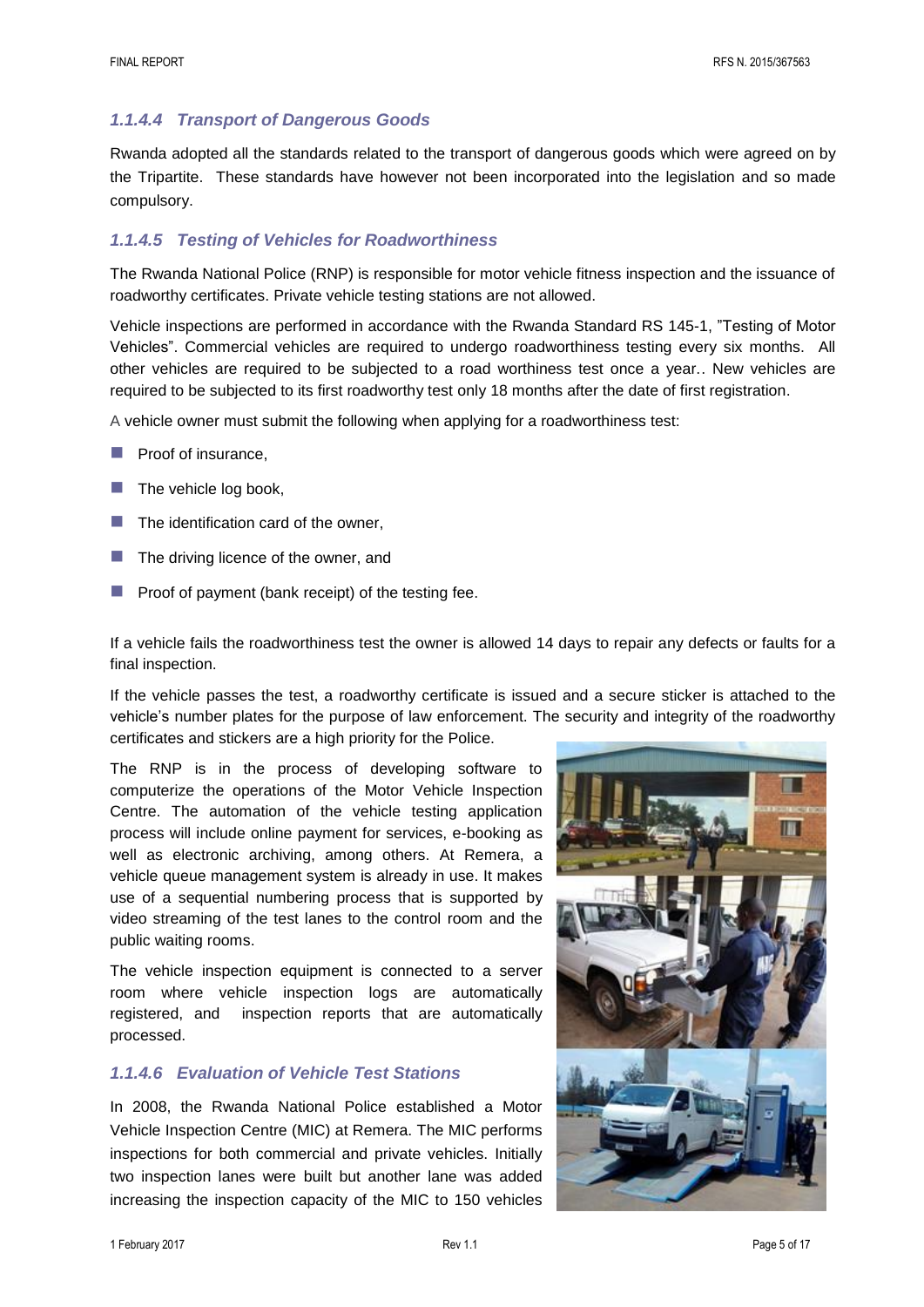FINAL REPORT RFS N. 2015/367563

#### per day.

A test lane was constructed at the Gishari Integrated Polytechnic in Rwamagana District and aa mobile test lane was also introduced. The Motor Vehicle Mobile Test Lane rotates through the three provinces of Western, Southern and Northern Rwanda. The Eastern Province is served by the motor vehicle inspection lane based at the Police Training School in Gishari. The mobile test lane has the capacity to inspect up to 100 vehicles per day.

It is planned to have capacity increased to approximately 800 per day by the end of 2016 with the two additional test lanes that is intended to be fully operational by November 2016.

Inspections increased from 20,472 in 2008 to 96 283 in 2015 and at the time of writing this report, 152 778 vehicles were tested during the first 6 months of 2016.

The testing equipment includes the following:

- **Brake roller tester**
- Axle play detector
- $\blacksquare$  Headlamp beam-aim checking device
- Wheel alignment device
- Suspension tester
- CO<sup>2</sup> Gas Analysis / Emission tester

A visual inspection is also done and includes an evaluation of the body of the vehicle, as well as the side and rear view mirrors.

The legislation prescribes a minimum qualification of the examiners of vehicles.

## **1.1.5 Baseline Requirements for Driver Standards**

## *1.1.5.1 Driving Licence Categories*

The driving licence card issued by the Rwanda National Police does not comply with the driving licence codes, layout or format as required for harmonisation.

| <b>Driving</b><br><b>Licence Code</b> | <b>Description</b>                                                                                                         |
|---------------------------------------|----------------------------------------------------------------------------------------------------------------------------|
| A                                     | Motorcycle and motor tricycle with or without side-car                                                                     |
|                                       | Motor vehicle built for the transport of persons and having in addition to the<br>driver's seat, a maximum of eight seats; |
| B                                     | Motor vehicle adapted for the transport of goods with a GVM not exceeding<br>5000 kg;                                      |
|                                       | Motor quadrucycle.                                                                                                         |

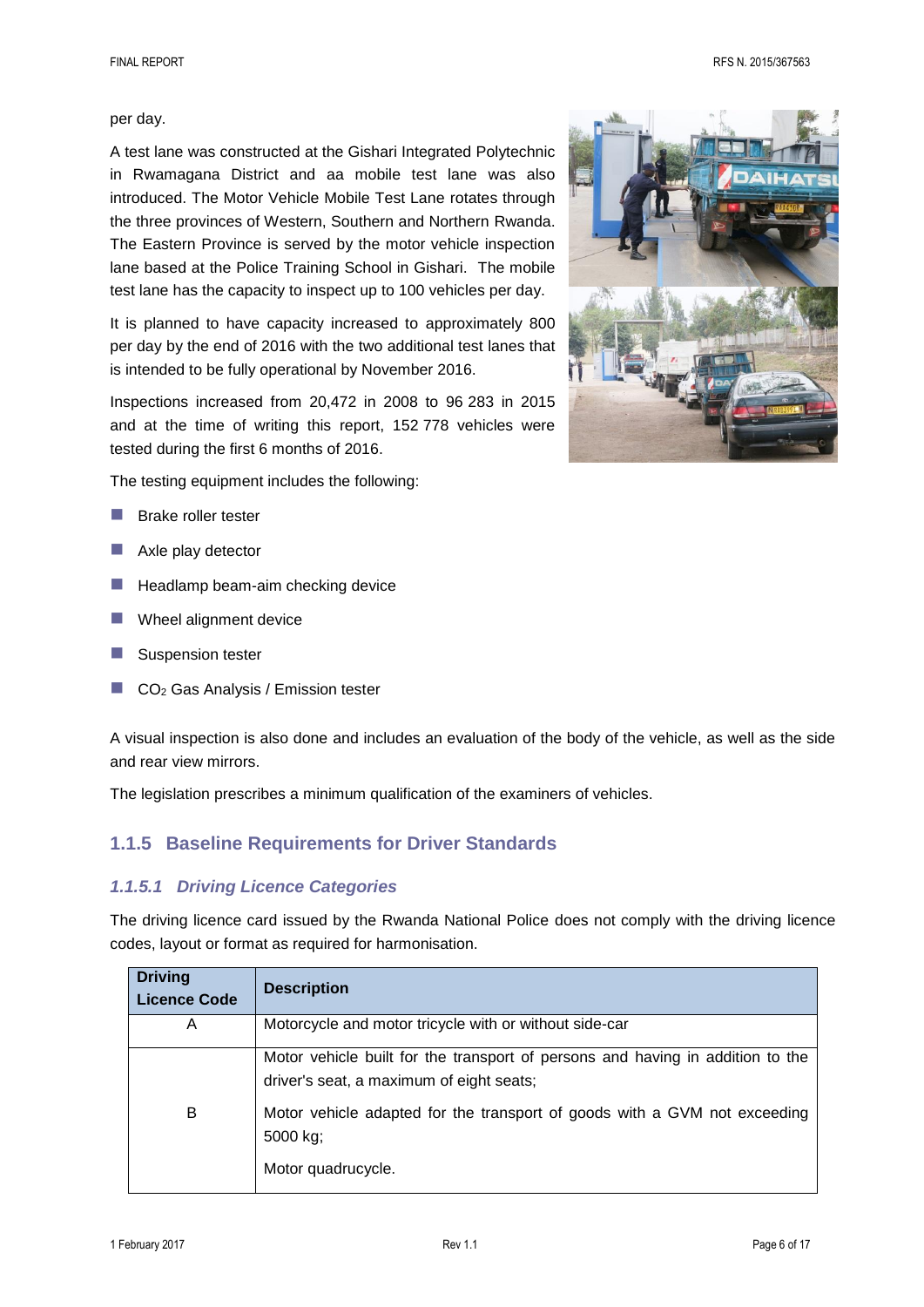| <b>Driving</b><br><b>Licence Code</b> | <b>Description</b>                                                                                                                            |
|---------------------------------------|-----------------------------------------------------------------------------------------------------------------------------------------------|
|                                       | Vehicles of this category may be coupled with a light trailer with one axle.                                                                  |
| С                                     | Motor vehicle adapted for the transport of goods with a GVM exceeding<br>5000kg. Vehicles of this category may be coupled to a light trailer. |
| D                                     | Combination of vehicles contemplated in Categories B,C, or D with a trailer<br>which has a GVM exceeding 50 kg.                               |
| Е                                     | Special vehicles                                                                                                                              |

**Note**: Sub categories are provided for classes A, B and D.

The period of validity of the new driving licence is related to the age of the driver at the time when the driving licence is issued:

- For persons under 65 years of age  $-10$  years;
- For persons between the age of 65 and 70 driving licence is renewed for the remaining period calculated from the date of expiry until the date on which the person concerned turns 73 years of age;
- For persons over the age of  $73 3$  years



**Figure 1: New Driving Licence Card**

## *1.1.5.2 Training and Testing of Drivers and Professional Drivers*

The Rwanda Utilities Regulatory Agency (RURA) issues registers and licences to driving schools.at a. fee to be paid by the driving school to RURA. An application for a driving school licence is processed within approximately two weeks following the submission of a complete application with supporting documents. RURA performs a compliance and quality assessment which includes an inspection of the driving school's curriculum, the driving instructors employed by the driving school, its facilities, vehicles and insurance.

A learner may only drive a vehicle on a public road after having obtained a provisional licence from the RNP and when under the direct supervision of a professional driving school instructor. The driving school must use training vehicles with dual controls. The police and management of driving schools are share information for the purpose of formulating a syllabus for driving courses.

The Rwanda National Police (RNP) is responsible for the testing of drivers and the issuing of driving licences. The driving licence applications, booking a time slot for a test as well as payments have been computerised through a text messaging service (e.g. dail \*909#) as well as an online process via the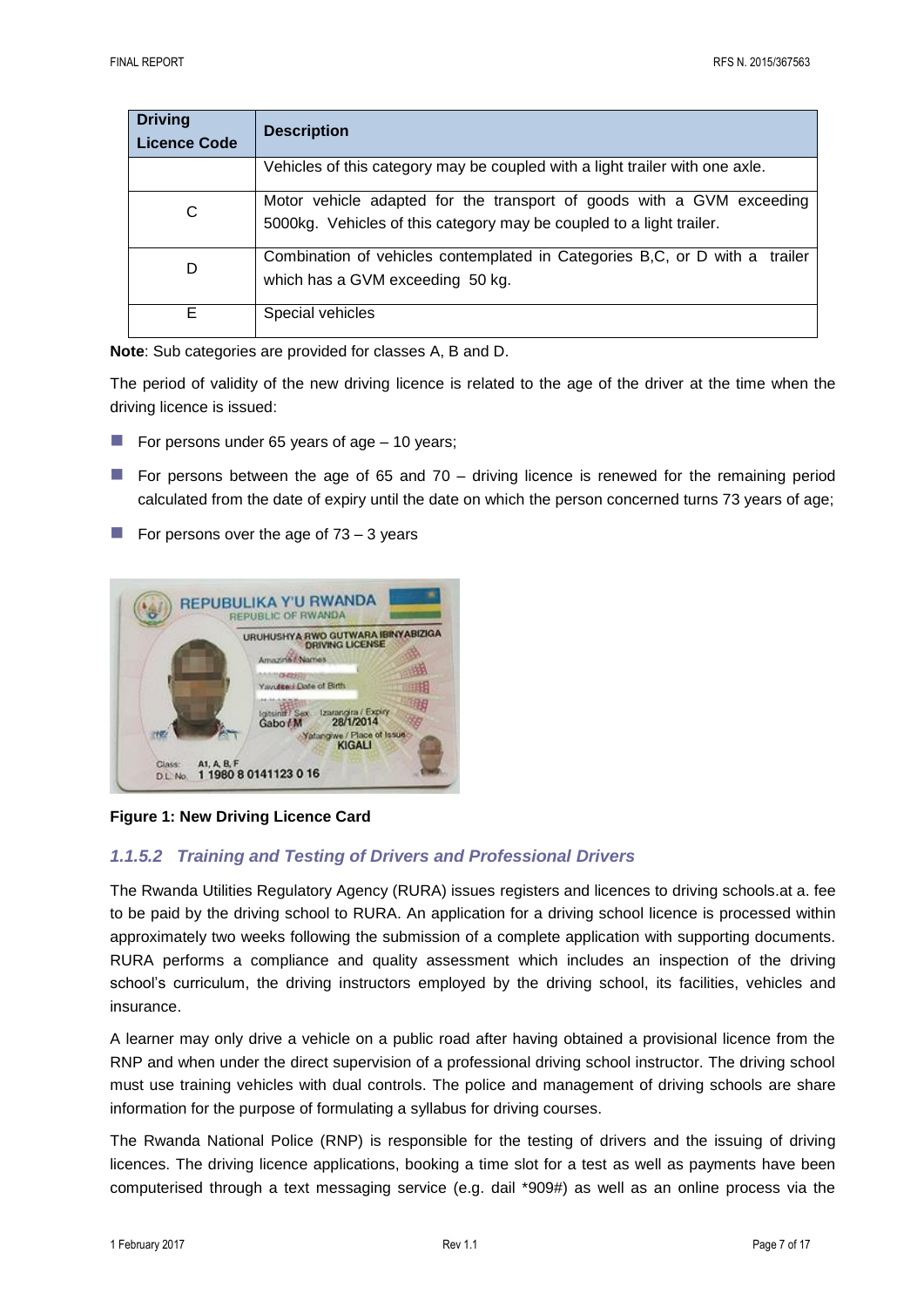RNPs' website link to [www.irembo.gov.rw.](http://www.irembo.gov.rw/) All payments are made to the Rwanda Revenue Authority in cash, direct bank deposits or using the mobile and online payment options.

The text message service is interactive and command text code driven with airtime money payment options. The online portal driving licence transactions describes the application requirements, process to be followed, application and processing time, payment requirements and provides an option for online payment using VISA and MasterCard.



| HOME ABOUT US SERVICES                      | A SIGN IN<br><b>C</b> SIGN UP<br><b>Irem</b><br><b>SEARCH API</b><br>10                   |  |  |  |  |
|---------------------------------------------|-------------------------------------------------------------------------------------------|--|--|--|--|
| <b>Immigration and Emigration</b>           | Police                                                                                    |  |  |  |  |
| Land                                        | Renewal of driving license                                                                |  |  |  |  |
| <b>Local Government</b>                     | Application for definitive driving license                                                |  |  |  |  |
| National ID                                 | Driving license category upgrade                                                          |  |  |  |  |
| Police<br>⋋                                 |                                                                                           |  |  |  |  |
| Prosecution                                 | Application for Provisional Driving License<br>Registration for driving test (Definitive) |  |  |  |  |
|                                             |                                                                                           |  |  |  |  |
| Registration for driving test (Provisional) |                                                                                           |  |  |  |  |
|                                             | Renewal of Provisional Driving License                                                    |  |  |  |  |
|                                             | Registration for driving test (Supplementary)                                             |  |  |  |  |
|                                             | <b>Duplicate of Provisional Driving License</b>                                           |  |  |  |  |
|                                             | Replacement of Definitive driving license                                                 |  |  |  |  |
|                                             | <b>Duplicate of Definitive Driving License</b>                                            |  |  |  |  |

#### **Figure 2: Online Web Portal for Driving Licences<sup>1</sup>**

The Rwanda National Police (RNP) issues a provisional licence if the learner had passed the (written) theoretical which includes the following:

- $\blacksquare$  Rules of the road,
- $\blacksquare$  Traffic signs. and
- $\blacksquare$  Traffic Signals.

The written test is class room-based or taken down at public facilities such as sport stadiums. The driving schools may facilitate the test booking process for learners. The application process and booking for a test are done via a mobile phone text



<sup>1</sup> [\(https://irembo.gov.rw/rolportal/web/rol/eservice-by-category?cat=PLC&menu-highlight=CAT\)](https://irembo.gov.rw/rolportal/web/rol/eservice-by-category?cat=PLC&menu-highlight=CAT)

l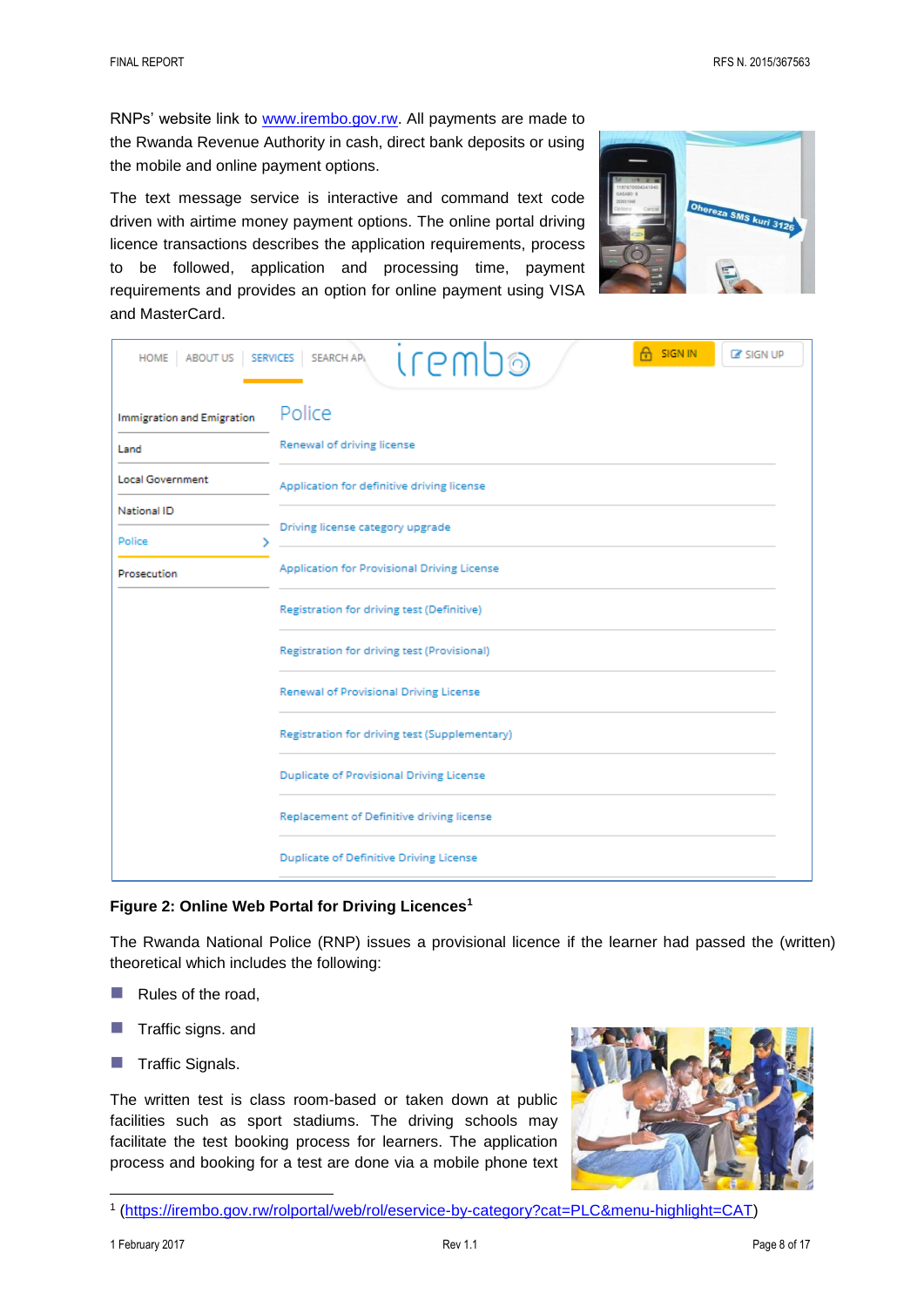message facility or using the online portal that includes online payment for the test.

Following the theoretical test, applicants who passed the test, must apply for a provisional driving licence which is valid for two years. The application for a provisional driving licence is issued after approximately two weeks following the payment of the application fee.



A learner is required to undergo and pass a practical driving test before a driving licence is issued to him or her. .. Drivers who already hold a driving licence and who want to add another driving licence code to his or her driving licence, must apply for a supplementary driving licence test... The supplementary test is a practical driving test using a vehicle of the vehicle licence code applied for. A theoretical test is not required. Minimum age restrictions are enforced, i.e. 18 years for licence Categories A and B and 20 years for Categories C, D, E, and F.

For the practical driving test, the applicant must have a provisional driving licence or an existing driving licence. Practical driving tests are organised by an electronic booking system with a time slot that is allocated upon payment. The practical test comprises of a yard and road test. The yard test is performed in open public spaces to test parallel parking in a demarcated area, reverse in a straight line (30m) and departing and controlling a vehicle on an incline without stalling the vehicle.

The outcome of the practical test is obtained electronically and if the applicant was successful, he or she must apply for the issuing of the driving licence card.. Proof of payment, identification of the applicant and his or her provisional driving licence must be submitted as part of the application...

|     | TIME TABLE OF EXAMS FROM JUNE-DECEMBER 2016                        |                                          |                                  |                                 |                                                                   |                                             |                  |
|-----|--------------------------------------------------------------------|------------------------------------------|----------------------------------|---------------------------------|-------------------------------------------------------------------|---------------------------------------------|------------------|
| S/N | <b>TYPE OF EXAMS</b>                                               | <b>PERIOD FOR</b><br><b>REGISTRATION</b> | <b>PERIOD OF</b><br><b>EXAMS</b> | <b>DATES OF</b><br><b>EXAMS</b> | <b>LOCATION</b>                                                   | <b>SITE</b>                                 | <b>DURATIONS</b> |
|     |                                                                    |                                          |                                  | 05-10/07/2016                   | <b>KIGALI CITY</b>                                                | -REMERA<br>-GAHANGA<br>-NYAMIRAMBO          | 06 Days          |
| 01. | <b>THEORY &amp;PRACTICAL</b><br>(INDEPENDENT)<br><b>CANDIDATES</b> | 03-17/06/2016                            | 05-28/07/2016                    | 25-26/07/2016                   | <b>NORTHERN</b><br><b>PROVINCE</b><br>÷<br><b>PART OF WESTERN</b> | -GICUMBI<br>-RULINDO<br>-RUBAVU<br>-NYABIHU | 02 Days          |
|     |                                                                    |                                          |                                  | 27-28/07/2016                   |                                                                   | -MUSANZE<br>-GAKENKE<br>-BURERA             | 02 Days          |

A driving licence application may be refused if the applicant fails the eye test or is deaf or has other physical disabilities.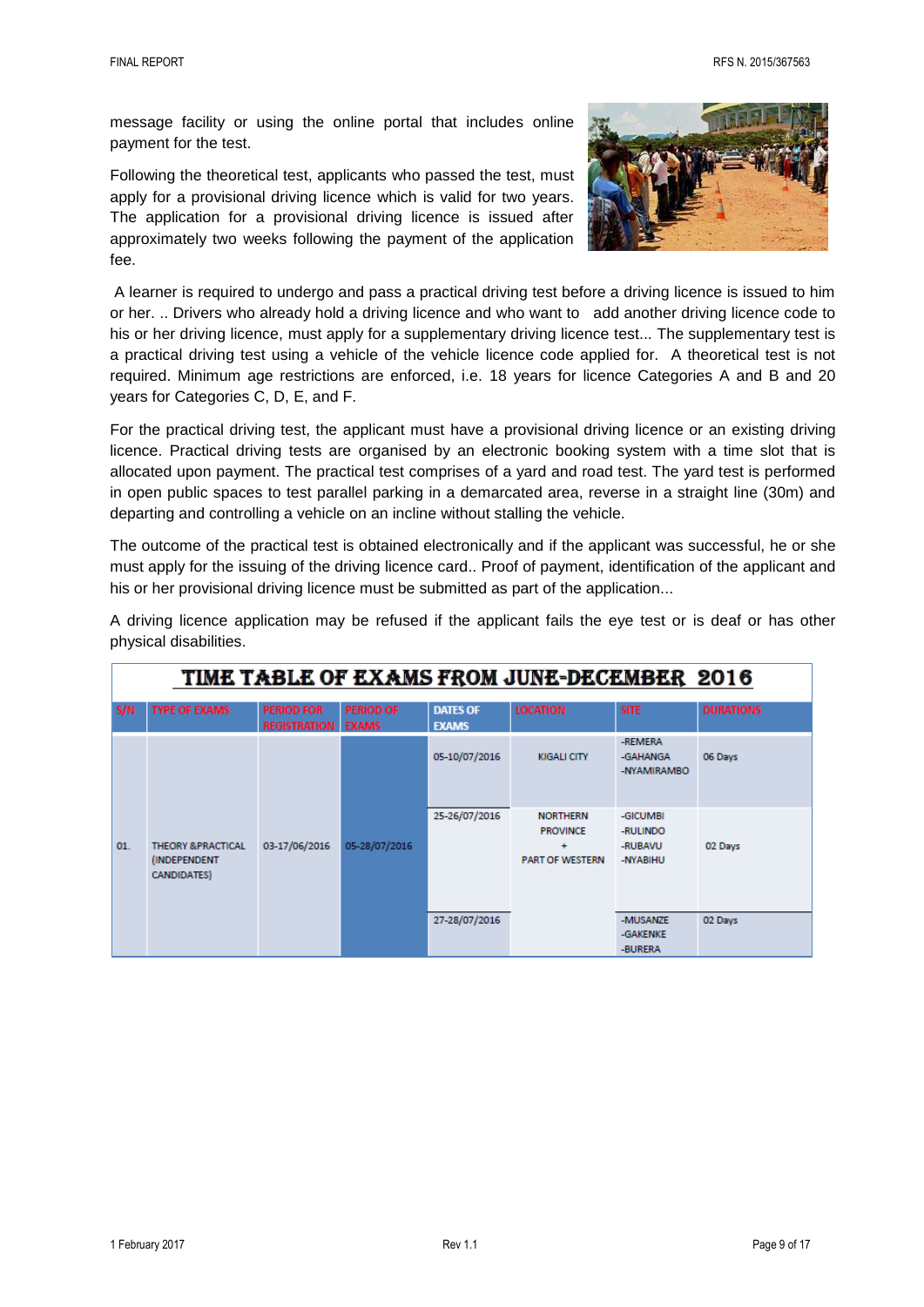|                                                                            |               |               | 01-06/08/2016 | <b>KIGALI CITY</b>                                                        | -REMERA<br>-GAHANGA<br>-NYAMIRAMBO                         | 06 Days |
|----------------------------------------------------------------------------|---------------|---------------|---------------|---------------------------------------------------------------------------|------------------------------------------------------------|---------|
| <b>THEORY &amp; PRACTICAL</b><br><b>(INDEPENDANT</b><br><b>CANDIDATES)</b> | 08-21/07/2016 | 01-25/08/2016 | 08-09/08/2016 | <b>SOUTHERN</b><br><b>PROVINCE</b><br>$\ddot{}$<br><b>PART OF WESTERN</b> | -HUYE<br>-GISAGARA<br>-NYAMAGABE<br>-NYARUGURU             | 02 Days |
|                                                                            |               |               | 10-11/08/2016 |                                                                           | -NYANZA<br>-RUHANGO<br>-RUSIZI<br>-NYAMASHEKE              | 02 Days |
|                                                                            |               |               | 12-13/08/2016 |                                                                           | -MUHANGA<br>-KAMONYI<br>-NGORORERO<br>-KARONGI<br>-RUTSIRO | 02 Days |
|                                                                            |               |               | 15-18/08/2016 | <b>EASTERN</b><br><b>PROVINCE</b>                                         | -NYAGATARE<br>-GATSIBO<br>-RWAMAGANA<br>-KAYONZA           | 02 Days |
|                                                                            |               |               | 17-18/08/2016 |                                                                           | -NGOMA<br>-KIREHE<br>-BUGESERA                             | 02 Days |
|                                                                            |               |               | 22-23/08/2016 | <b>NORTHERN</b><br><b>PROVINCE</b><br>÷<br><b>PART OF WESTERN</b>         | -GICUMBI<br>-RULINDO<br>-RUBAVU<br>-NYABIHU                | 02 Days |
|                                                                            |               |               | 24-25/08/2016 |                                                                           | -MUSANZE<br>-GAKENKE<br>-BURERA                            | 02 Days |

#### **Figure 3: Sample Online Driving Test Schedule**

The Rwanda Utilities Regulatory Agency (RURA) regulates and issues Driver's "Vocational Cards", which have similar vetting and screening requirements in respect of criminal and serious driving behaviour offences, as applicable to Professional Driving permits. No specific training requirements are required.

## **1.1.6 Baseline Requirements for Compliance and Law Enforcement**

#### *1.1.6.1 Road Transport Management System (RTMS)*

There is no Road Transport Management System in Rwanda yet.

#### *1.1.6.2 Enforcement Procedures for Foreign Operators and Drivers*

Traffic offences have not been decriminalised in Rwanda, and there is no differentiation between the prosecution of local offenders or foreign offenders.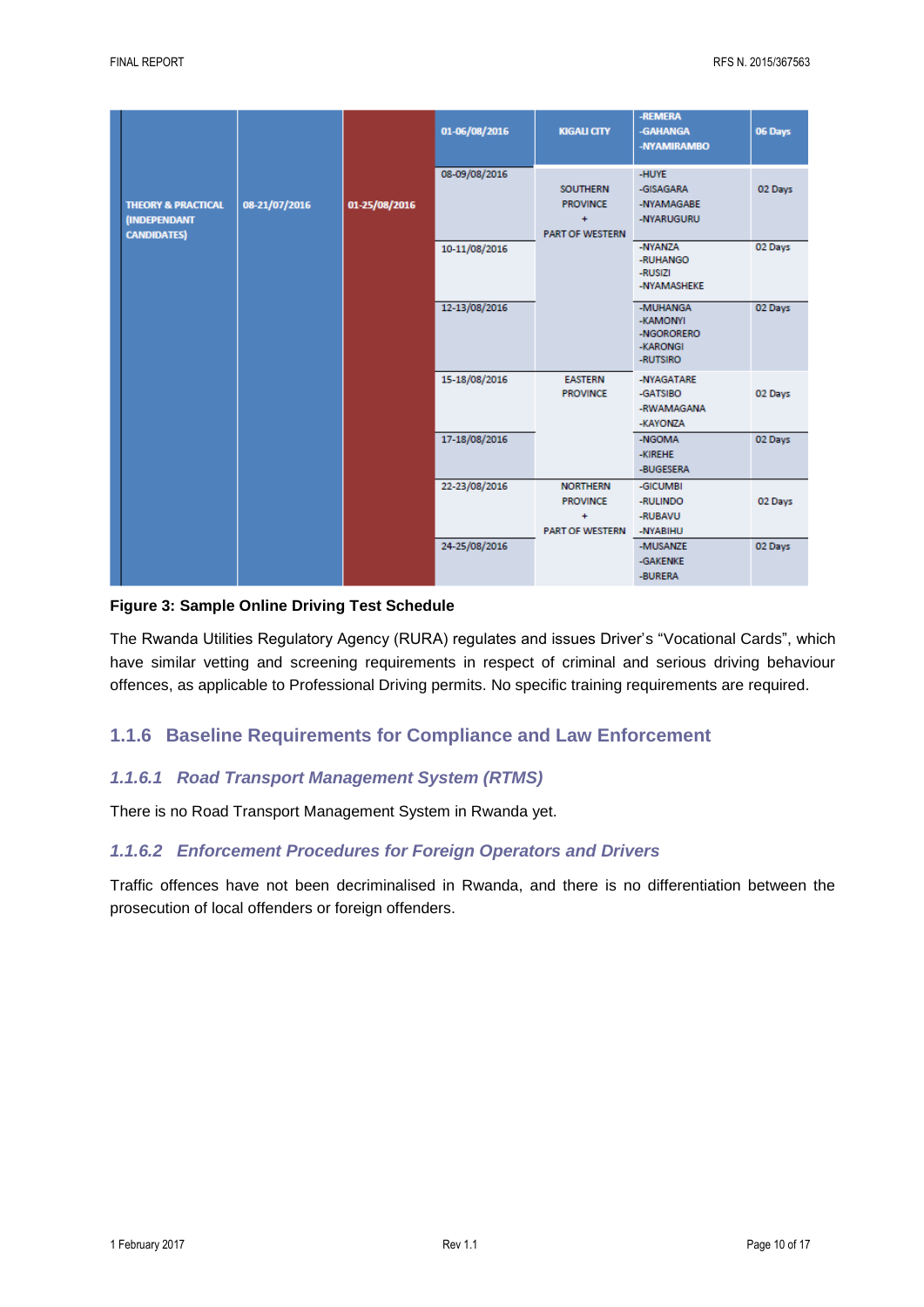## **1.1.7 Exchange of Information**

The *status quo* in respect of the computerised systems and registers currently operational in Rwanda can be summarised as follow:

| <b>No</b>      | <b>Register</b>                              | <b>Computerised System</b>                                                                                                                                                                                                                                                                                                                                                                                                                          |  |  |
|----------------|----------------------------------------------|-----------------------------------------------------------------------------------------------------------------------------------------------------------------------------------------------------------------------------------------------------------------------------------------------------------------------------------------------------------------------------------------------------------------------------------------------------|--|--|
| 1              | Vehicles                                     | Rwanda Revenue Authority (RRA) developed a Motor Vehicle<br>Information Management System (MVIMS) for vehicle registration,<br>ownership administration and tax collection in respect of commercial<br>operators.                                                                                                                                                                                                                                   |  |  |
| $\overline{2}$ | Vehicle fitness                              | Motor vehicle inspection centres are computerised and mobile testing<br>units are used to undertake testing of vehicles in remote areas. It is not<br>certain whether the Rwanda National Police (RNP) has a central vehicle<br>testing system that interfaces with the Motor Vehicle Information<br>Management System (MVIMS).                                                                                                                     |  |  |
| 3              | Drivers and<br>professional drivers          | The RNP developed a computerised register of drivers that is used to<br>print driving licence cards.                                                                                                                                                                                                                                                                                                                                                |  |  |
| 4              | Driving licence codes                        | The driving licence codes are not compliant with the Codes agreed on by<br>the Tripartite.                                                                                                                                                                                                                                                                                                                                                          |  |  |
| 5              | <b>Driver Training</b>                       | Driving schools are regulated with minimum qualifications for instructors.<br>Written theoretical test, practical driving training and test are performed<br>on the road.                                                                                                                                                                                                                                                                           |  |  |
| 6              | Operators                                    | Passenger Road Transport Operators (domestic and cross border) are<br>regulated and licensed by RURA.                                                                                                                                                                                                                                                                                                                                               |  |  |
| $\overline{7}$ | Overloading                                  | None.                                                                                                                                                                                                                                                                                                                                                                                                                                               |  |  |
| 8              | Law Enforcement                              | No information available.                                                                                                                                                                                                                                                                                                                                                                                                                           |  |  |
| 9              | <b>Online Processing</b><br>from all Offices | Only the computerised vehicle register of RURA and the driver register<br>of RNP provides for Online Processing from all offices as both systems<br>are web based. It is not certain whether the same applies for the system<br>used by the Rwanda National Police (RNP) for vehicle testing, from the<br>desk study that was performed, it seems that a central system is used<br>for all vehicle testing stations, but it could not be confirmed. |  |  |
| 10             | Online System<br>Integration                 | Integration between the vehicle register of RURA and the vehicle testing<br>system of RNP was noted by the RURA. The vehicle ownership and<br>drivers are liked through the tax identity number that is required for all<br>online system transactions at RURA.                                                                                                                                                                                     |  |  |
|                |                                              | The extent of the existing integration between RURA and RNP is not<br>known for the purpose of the baseline, i.e. transactional system<br>integration between the computerised vehicle, driver, operator and<br>offence registers as required by the TRIPS                                                                                                                                                                                          |  |  |

| Figure 4: Summary of status quo in relation to systems |  |  |  |  |  |
|--------------------------------------------------------|--|--|--|--|--|
|--------------------------------------------------------|--|--|--|--|--|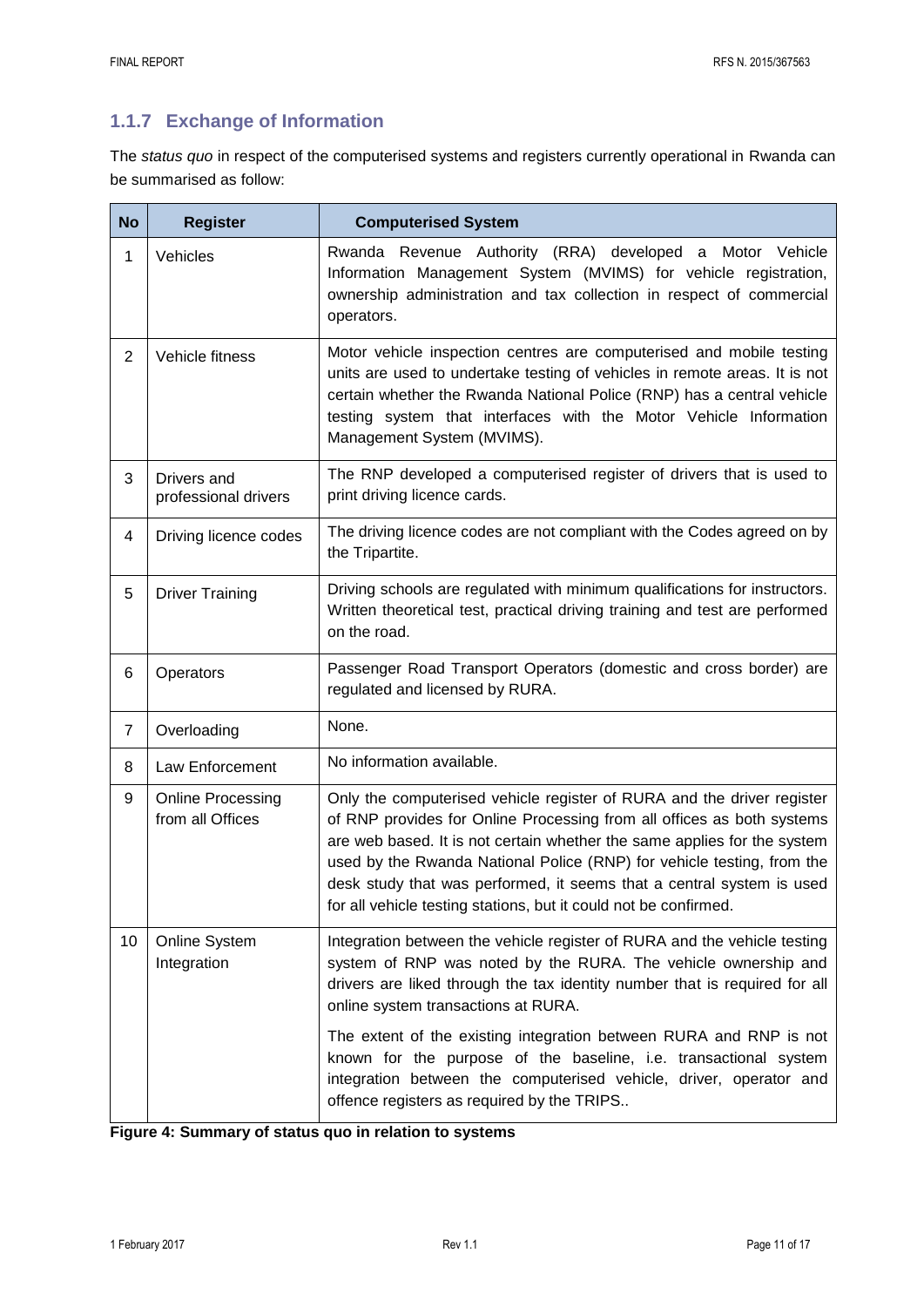## *1.1.7.1 Operator Register*

The Rwanda Utilities Regulatory Authority (RURA) developed a Transport Licensing Management System (TLMS). The system is used to register and license all public passenger transport operators. Information stored on the system includes the identification of public transport operators, authorized vehicles, routes, the issue of driver vocational cards as well as a demerit penalty system in respect of operators' offences.

The operators of buses and mini buses, school buses, taxi cabs, motorcycles, tourist vehicles and rental vehicles are required to be licensed. Licences are classified into –

- $\blacksquare$  Long term licences, which are valid for five years;
- Short term licences, which are valid for two years; and
- Temporary authorizations are valid for a period not exceeding three months.

Subject to the published regulations, licences may be renewed, transferred, suspended and revoked. The demerit system used is based on a 100- point scale where the severity of the offence determines the points that are deducted. The operator commences with 100 points and points are deducted in relation to every offence. When the operator exceeds the minimum level of 40 points, he or she is suspended. After every suspension the operator is re-allocated 100 points.

With every additional suspension the period of the suspension increases by three months:

- $\blacksquare$  the first suspension is for a period of three months,
- $\blacksquare$  the second suspension is for a period of six months,
- $\blacksquare$  The third suspension is for a period of nine months; and
- $\blacksquare$  The fourth suspension is for a period of 12 months.

After the fourth suspension, the operator's licence is revoked.

## *1.1.7.2 Vehicle Register*

The Rwanda Revenue Authority (RRA) developed Motor Vehicle Information Management System (MVIMS) for the introduction of vehicles upon import, allocation of vehicle number plates, the subsequent ownership registration, and change of ownership, as well as the deregistration when the vehicle became unfit for use. Vehicle owners may also temporarily suspend their vehicle from road use at no cost and when they intend to re-use it again a registration fee is payable. Functionality for duplicate registration documents, Motor Vehicle/Cycle log books and vehicle number plates are also provided. The system is further used for the administration of:

- Registration fees collection for the following three types of registrations:
	- o Import of a vehicle
	- o Vehicles already registered in Rwanda, and
	- o Vehicles with personalised number plates.
- **Annual tax collection from commercial operators who operate vehicles for reward where the tax is** based on vehicle load capacity and the Motor Vehicle/Cycle log book. (Not applicable to noncommercial use of vehicles.)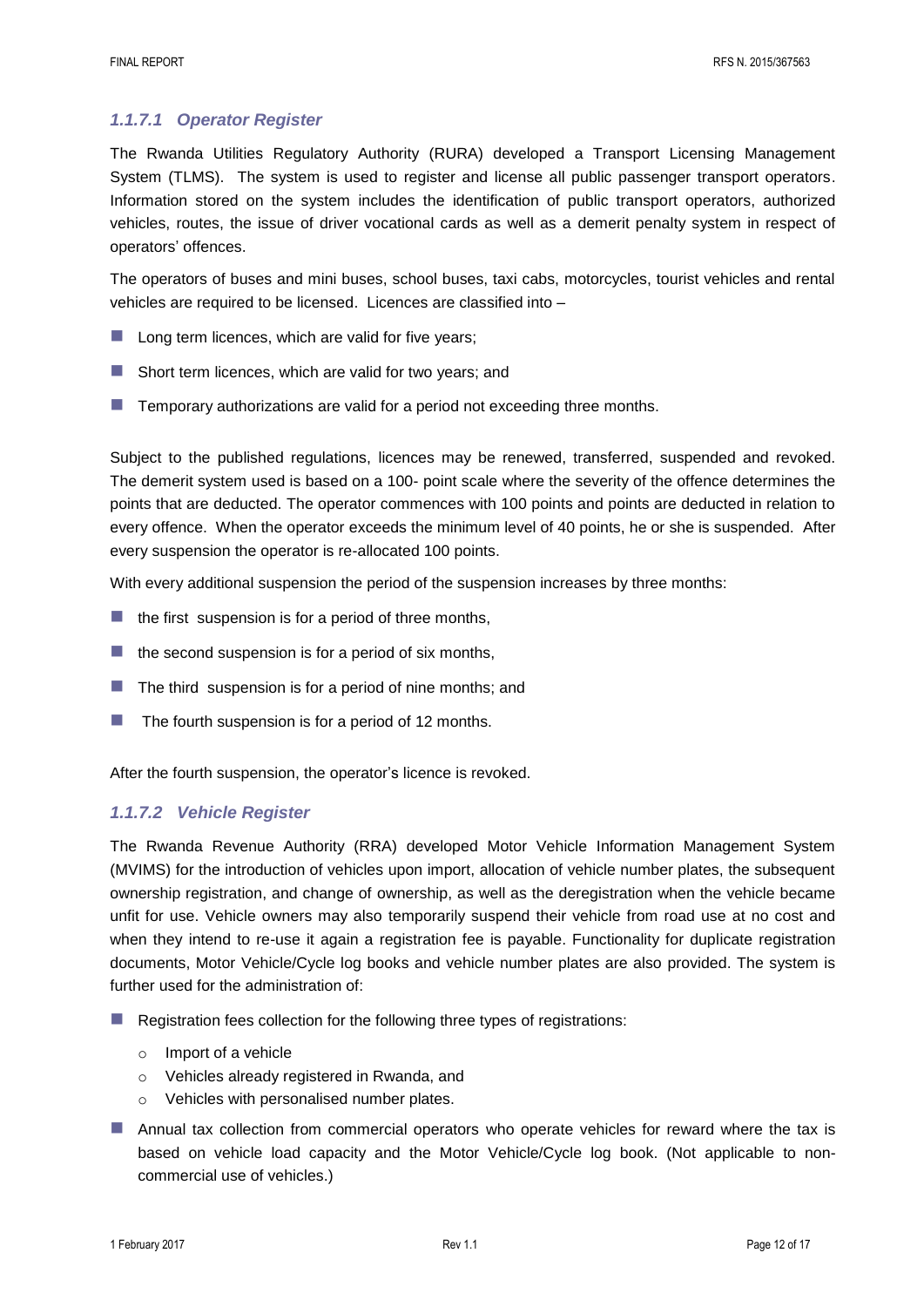Vehicle and ownership information is exchanged using system-to-system interfaces with the Ministry of Infrastructure, Rwanda National Police and the Ministry of Justice.

The Customs offices are responsible for new vehicle registrations, change of ownership, deregistration and duplicate documents. The RRA motor vehicles services head office is responsible for vehicles sold through authorised dealers running private bonded warehouses, as well as vehicles sold through government public auctions, and the temporary importation of vehicles by embassies and international agencies.

An application for registration is processed on receipt of a complete application form. RRA officials then perform a physical inspection of the vehicle. Imported vehicles are subject to an Interpol clearance that is obtained from the Interpol computerised system. The registration is concluded with the payment of the registration fees that are prescribed per type of registration. The vehicle owner is issued with proof of payment as well as the following:

- A motor vehicle log book (Yellow Card)
- **Motor vehicle number plates**
- A permanent motor vehicle registration sticker



**Figure 5: Sample vehicle registration certificate and vehicle logo book (yellow card)**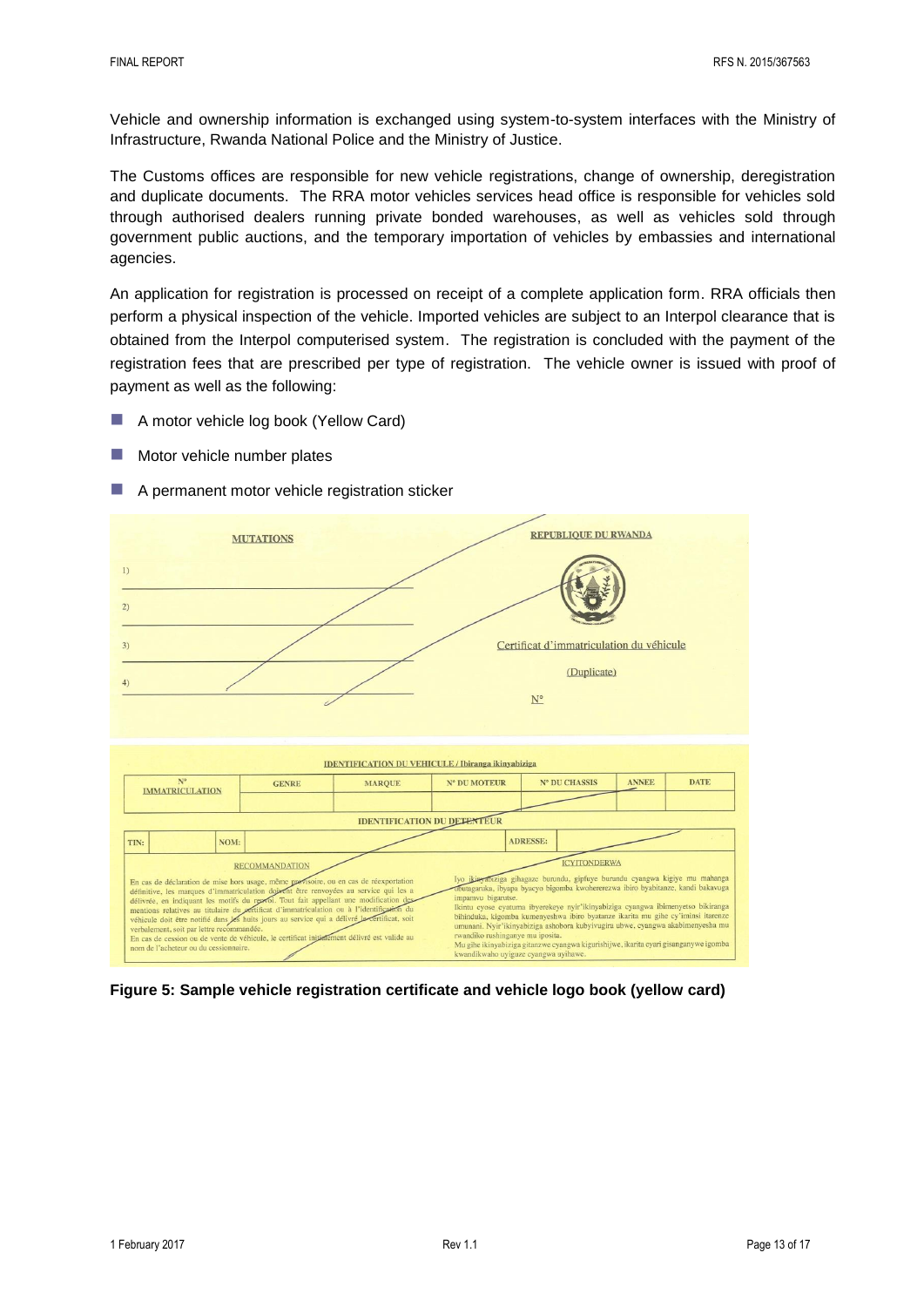| Rwanda<br>Republic of<br><b>MOTOR VEHICLE</b><br>Revenue<br>Rwanda<br><b>REGISTRATION FORM</b><br>Authority                                                                                                                                                        | Rwanda<br>TRANSFER AND DE-REGISTRATION OF<br>Republic<br>Revenue<br>of<br><b>MOTOR VEHICLE DECLARATION</b><br>Authority<br>Rwanda<br>A- OWNER & VEHICLE IDENTIFICATION                                                                                                |
|--------------------------------------------------------------------------------------------------------------------------------------------------------------------------------------------------------------------------------------------------------------------|-----------------------------------------------------------------------------------------------------------------------------------------------------------------------------------------------------------------------------------------------------------------------|
| A- OWNER IDENTIFICATION                                                                                                                                                                                                                                            | THEOGENE MUNGWARAKARAMA<br>102432737<br>Name<br>Tin                                                                                                                                                                                                                   |
| <b>CYUSA FABRICE</b><br>104037247<br>Name<br>Tin                                                                                                                                                                                                                   |                                                                                                                                                                                                                                                                       |
| <b>Issue Date</b><br>Identity card                                                                                                                                                                                                                                 | Manufacturer/<br><b>RAC8441</b><br>Plate No<br>Model                                                                                                                                                                                                                  |
| <b>B- VEHICLE INFORMATION</b>                                                                                                                                                                                                                                      | B- TO COMPLETE IN CASE OF TRANSFER                                                                                                                                                                                                                                    |
| RAV4<br>JEEP<br>Manufacturer<br>Model<br>Type                                                                                                                                                                                                                      | Transfer Request Date<br>05-Apr-2016                                                                                                                                                                                                                                  |
| <b>INVISIBLE</b><br>Engine No:<br>Frame No:                                                                                                                                                                                                                        | 05-Apr-2016<br>Date of Sale                                                                                                                                                                                                                                           |
| 2000<br>1470<br>10<br>2001<br>Volume<br>Weight<br>Power<br>Year                                                                                                                                                                                                    | SELL<br>Reason of Transfer:                                                                                                                                                                                                                                           |
| <b>Steering Wheel</b><br>Color                                                                                                                                                                                                                                     | C- BUYER'S INFORMATION:                                                                                                                                                                                                                                               |
| C- CERTIFICATION                                                                                                                                                                                                                                                   | <b>CYUSA FABRICE</b><br>104037247<br>Name<br>Tin                                                                                                                                                                                                                      |
| I certify that the information provided above is true and correct in accordance with the Motor Vehicle Law articles discussing the<br>transfer andde-registration of Motor Vehicle and that I'm the vehicle's owner and /or buyer or his authorized representative |                                                                                                                                                                                                                                                                       |
|                                                                                                                                                                                                                                                                    | D-SIGNATURE(S)                                                                                                                                                                                                                                                        |
| Date<br>Title                                                                                                                                                                                                                                                      | I certify that the information provided above is true and correct in accordance with the Motor Vehicle Law articles discussing<br>the transfer andde-registration of Motor Vehicle and that I'm the vehicle's owner and /or buyer or his authorized<br>representative |
| Sign in:<br>Authorised Signature of the Buyer                                                                                                                                                                                                                      | Date                                                                                                                                                                                                                                                                  |
| <b>D- FOR RRA USE ONLY</b>                                                                                                                                                                                                                                         | Title                                                                                                                                                                                                                                                                 |
|                                                                                                                                                                                                                                                                    | Authorised Signature of the Seller<br>Authorised Signature of the Buyer                                                                                                                                                                                               |
| Date                                                                                                                                                                                                                                                               | E. PAYMENT STUB DETAILS:                                                                                                                                                                                                                                              |
| Name<br>Signature                                                                                                                                                                                                                                                  | Document No<br>10557642                                                                                                                                                                                                                                               |
| <b>Yellow Plate Number</b><br>White Plate Number<br>Status                                                                                                                                                                                                         | 102432737<br>Tin<br>Name<br>THEOGENE MUNGWARAKARAMA                                                                                                                                                                                                                   |
| Yellow Card Number                                                                                                                                                                                                                                                 | Requested Date                                                                                                                                                                                                                                                        |
| Received<br>Amount Paid<br>Assessment                                                                                                                                                                                                                              | F.OWNERSHIP TRANSFER APPROVAL                                                                                                                                                                                                                                         |
| By<br>Payment Date                                                                                                                                                                                                                                                 | RRA Officer:                                                                                                                                                                                                                                                          |
| DOC ID<br>Receipt No.                                                                                                                                                                                                                                              | Date:                                                                                                                                                                                                                                                                 |
| Signature                                                                                                                                                                                                                                                          | Signature:                                                                                                                                                                                                                                                            |

#### **Figure 6: Sample Registration and Ownership Transfer Form**

A change of ownership must be declared within eight days from the date of the transaction. A motor vehicle transfer application form must be accompanied proof of physical verification by the Revenue Investigation and Enforcement Office, bearing the buyer's passport size photo for individuals or stamp for companies. The application must also be supported by the following:

- $\blacksquare$  The original vehicle log book;
- **Proof of payment;**
- **Appropriate identity documents of both the buyer and seller; and**
- $\blacksquare$  The sales agreement.

#### **1.1.8 Design and Location of Regional Weighbridges**

The RWBLP identified a weigh station to be built at Kigali. The Study that Rwanda completed with regard to the commencement of overload control and the building of weigh stations was not available to compare with the recommendations of the RWBLP and it is not known on which basis the location of weigh stations is determined in Rwanda. The RTDA may use the methodology agreed on in the RWBLP to determine the design and location of future weigh stations.

#### **1.1.9 Cross-Border Third Party Motor Vehicle Insurance Schemes**

Rwanda is part of the COMESA Yellow card scheme.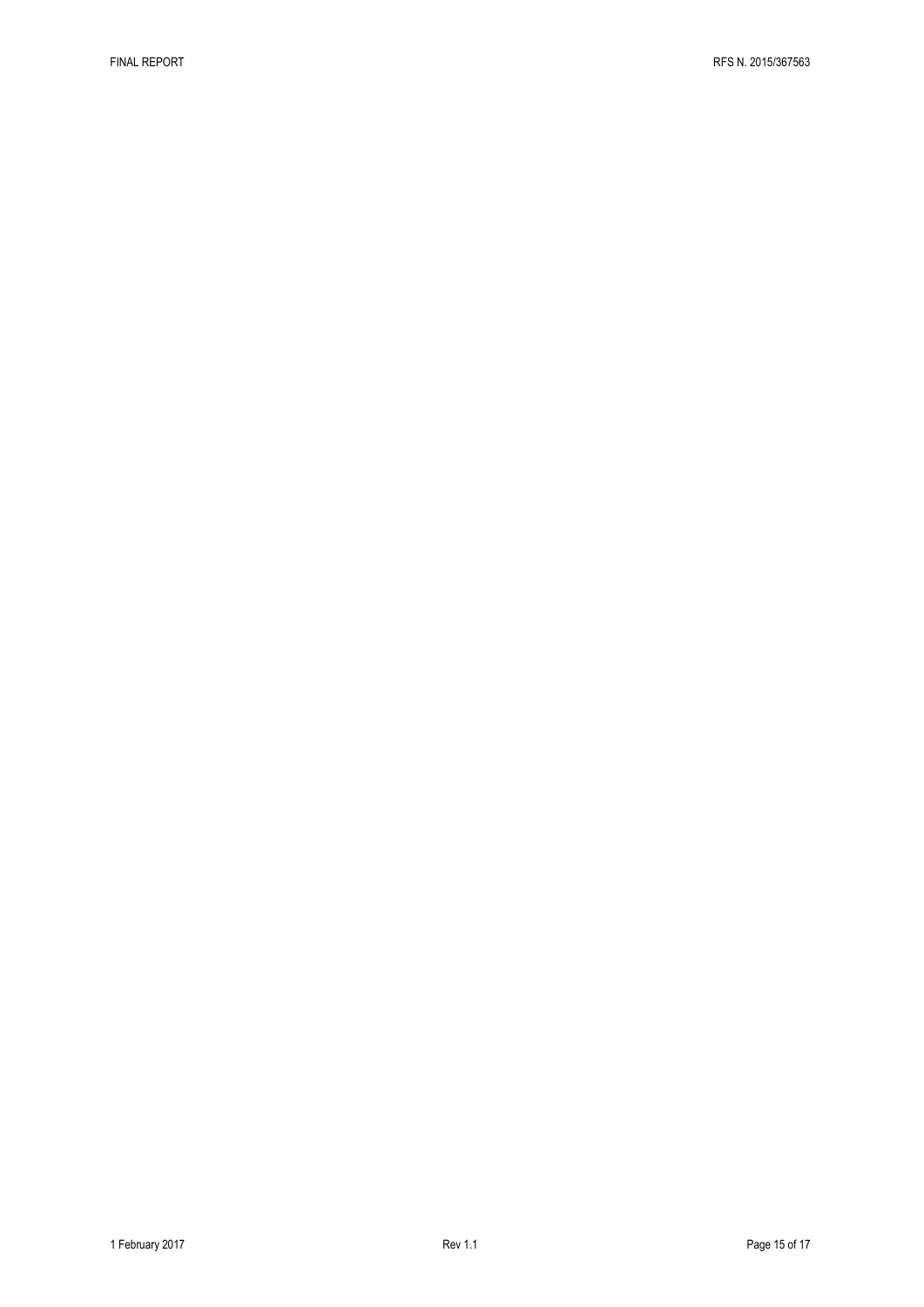# **ANNEXURE A: LIST OF PARTICIPANTS**

## **1 REPUBLIC OF RWANDA**

This report relates to the visit performed by the Transport Economist and IT experts from 5 to 6 April 2016. Meetings were requested and interviews were held with the officials as indicated in the following table.

During the visit, the following officials were met:

| <b>Name</b>                  | <b>Institution</b>                                                  | <b>Contact Details</b>                                  |
|------------------------------|---------------------------------------------------------------------|---------------------------------------------------------|
| Eng. Peterson T.<br>Mutabazi | Ministry of Infrastructure, Head of<br>Division, Transport Section  | Peterson.mutabazie@mininfra.go<br>v.rw +250 788 528 594 |
| Amos Kiiza                   | Ministry of Infrastructure, Legal                                   | amos.kiiza@mininfra.gov.rw                              |
|                              |                                                                     | +250 788 522 790                                        |
| Emmannuel Asaba              | Rwanda Utilities Regulatory Authority,<br><b>Head of Department</b> | emmannuel.katabarwa@rura.rw                             |
| Katabarwa                    |                                                                     | +250 252 584 562                                        |
|                              |                                                                     | +250 788 305 906                                        |
| Samuel Mporanzi              | Rwanda Standards Board, Director of                                 | samuel.mporanzi@rsb.gov.rw                              |
|                              | Engineering and Urban Planning<br><b>Standards Unit</b>             | +250 788 565 977                                        |
| Raymond Murenzi              | Rwanda Standards Board, Manager                                     | raymond.murenzi@rsb.gov.rw                              |
|                              | <b>National Standards Division</b>                                  | +250 788 747 256                                        |
| Joel Ntihemuka               | Rwanda Revenue Authority, Deputy                                    | joel.ntihemuka@rra.gov.rw                               |
|                              | Commissioner for ICT                                                | +250 788 501 055                                        |
|                              |                                                                     | +250 738 501 055                                        |
| Lambert Ntagwabira           | Ministry of Youth & ICT, Senior                                     | Intagwabira@myict.gov.rw                                |
|                              | Technologist, ICT Skills Development                                | +250 784 616 446                                        |
| Jean Paul Niyibizi           | RTDA, Maintenance, Senior Engineer                                  | niyipauli7@gmail.com                                    |
|                              |                                                                     | jpaul.niyibizi@rtda.gov.rw                              |
|                              |                                                                     | +250 788 629 070                                        |
| Gihoza Mivugo                | RTDA, Program Manager                                               | francois.mivugoo@rtda.gov.rw                            |
| Francois                     |                                                                     | +250 788 409 216                                        |
| <b>Rutera Rose</b>           | RTDA, Public Transport Division Manager                             | rose.rutera@rtda.gov.rw                                 |
|                              |                                                                     | +250 788 731 806                                        |